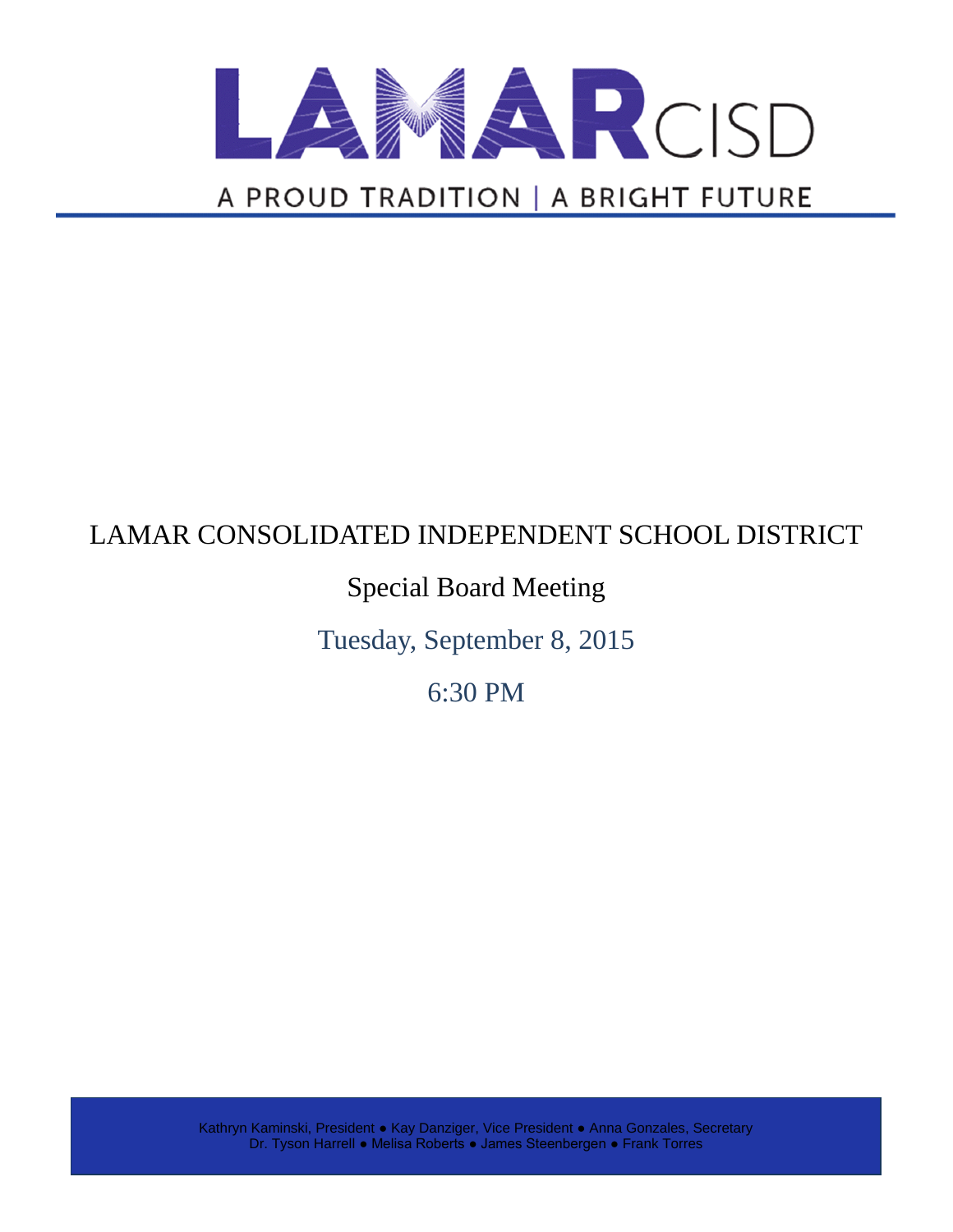## **LAMAR CISD BOARD OF TRUSTEES SPECIAL BOARD MEETING BRAZOS CROSSING ADMINISTRATION BUILDING 3911 AVENUE I, ROSENBERG, TEXAS SEPTEMBER 8, 2015 6:30 PM**

## **AGENDA**

- 1. Call to order and establishment of a quorum
- 2. Opening of meeting
- 3. Audience to patrons

### 4. **ACTION ITEMS:**

## A. **Goal: Planning**

1. Consider approval of procurement method for the 2014 Bond Projects 4

## 5. **CLOSED SESSION**

- A. Adjournment to closed session pursuant to Texas Government Code Sections 551.071, 551.072, 551.074, and 551.082, the Open Meetings Act, for the following purposes: (Time
	- 1. Section 551.074 For the purpose of considering the appointment, employment, evaluation, reassignment, duties, discipline or dismissal of a public officer or employee or to hear complaints or charges against a public officer or employee. 6
		- a. Approval of personnel recommendations for employment of professional personnel 7
		- b. Employment of professional personnel (Information)
		- c. Employee resignations and retirements (Information)
		- d. Consider employment of Principal for Navarro Middle School
	- 2. Section 551.072 For the purpose of discussing the purchase, exchange, lease or value of real property
		- a. Land
	- 3. Section 551.071 To meet with the District's attorney to discuss matters in which the duty of the attorney to the District under the Texas Disciplinary Rules of Professional Conduct of the State Bar of Texas clearly conflicts with the Open Meetings Act, including the grievance/complaint hearing.
		- a. Any item listed on the agenda
		- b. Discuss pending, threatened, or potential litigation, including school finance litigation

#### RECONVENE IN OPEN SESSION

#### **Action on Closed Session Items**

ADJOURNMENT: (Time )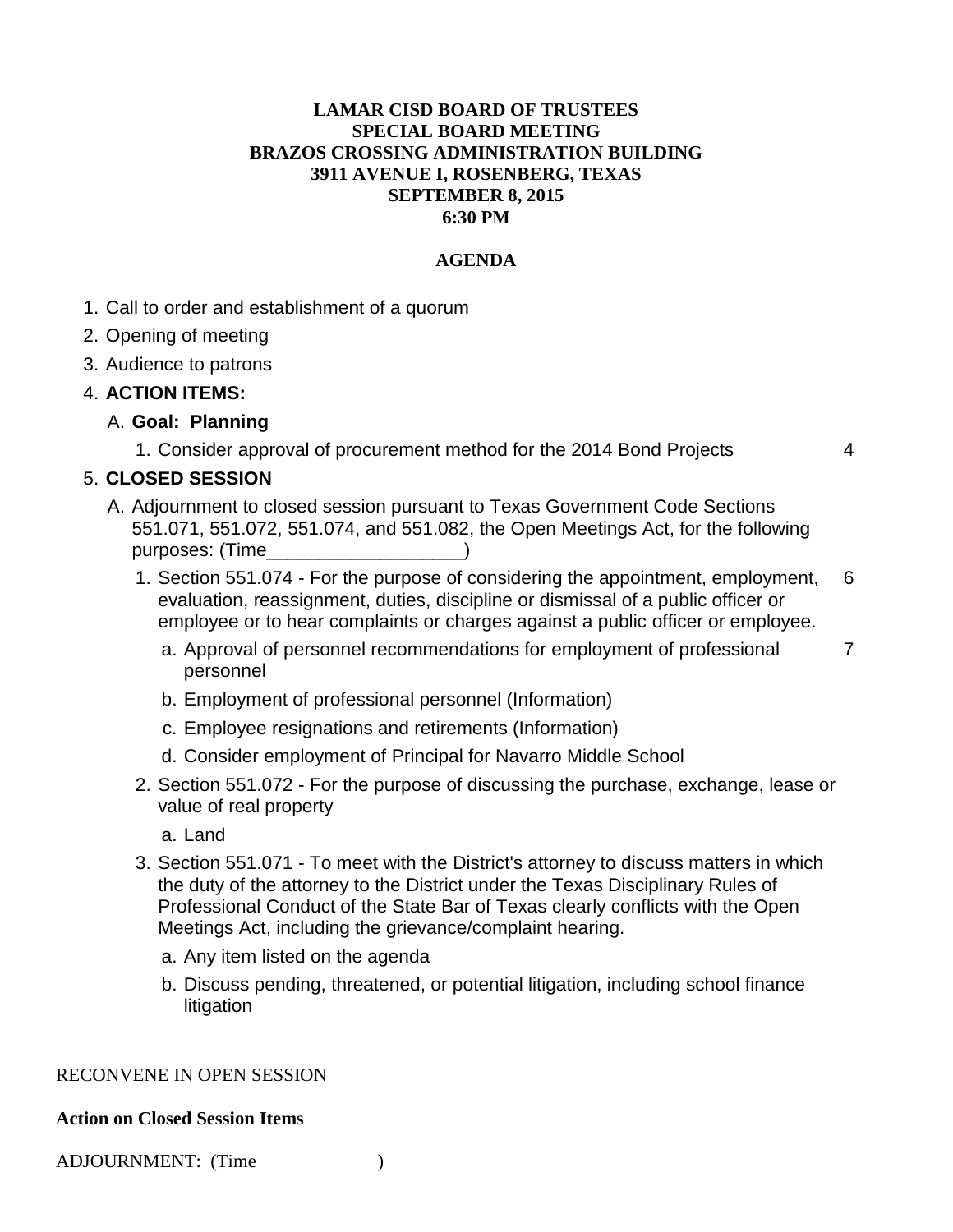#### **CERTIFICATE AS TO POSTING OR GIVING OF NOTICE**

On this 4th day of September 2015 at 3:00 p.m., this notice was posted on a bulletin board located at a place convenient to the public in the central administrative offices of the Lamar Consolidated Independent School District, 3911 Avenue I, Rosenberg, Texas 77471, and in a place readily accessible to the general public at all times.

Karen Vacel

Karen Vacek Secretary to Superintendent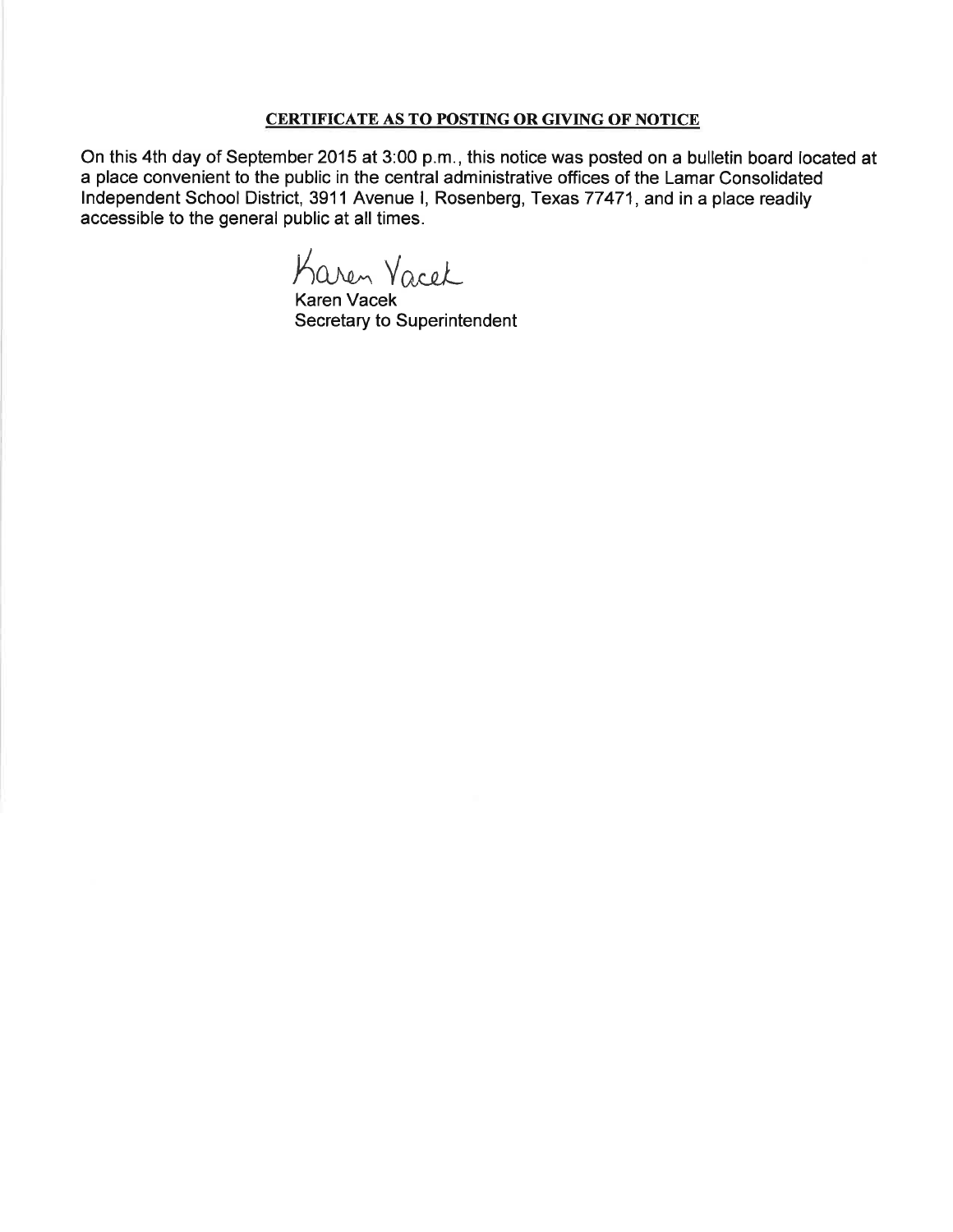## **CONSIDER APPROVAL OF PROCUREMENT METHOD FOR THE 2014 BOND PROJECTS**

## **RECOMMENDATION:**

That the Board of Trustees authorize the administration to utilize competitive sealed proposals as the construction method of procurement with the evaluation criteria for the 2014 Bond Projects.

## **IMPACT/RATIONALE:**

The Texas Education Code 44.031 requires school districts to procure construction services using a method as outlined in Texas Government Code, Chapter 2269 for construction purchases totaling \$50,000 or more. Additionally, the Texas Government Code 2269 requires the Board of Trustees to specify which method of procurement will be used before any construction project is advertised and released for bids. The authorization given with this motion will allow the administration to proceed with solicitation of competitive sealed proposals for the 2014 Bond Projects.

## **PROGRAM DESCRIPTION:**

The competitive sealed proposal method of procurement promotes competitive pricing among the bidders, but allows negotiations between the District and the selected contractor(s) before the contract is finalized. As the District must state its selected method of procurement, as well as the evaluation criteria in the notice to bidders, this authorization will allow the administration to proceed with securing offers for the Board's consideration and approval.

Submitted by: J. Kevin McKeever, Administrator for Operations Gloria Berrera, VANIR/Rice & Gardner Inc. Jim Rice, VANIR/Rice & Gardner, Inc.

Recommended for approval:

Thomas Randle

Dr. Thomas Randle **Superintendent**